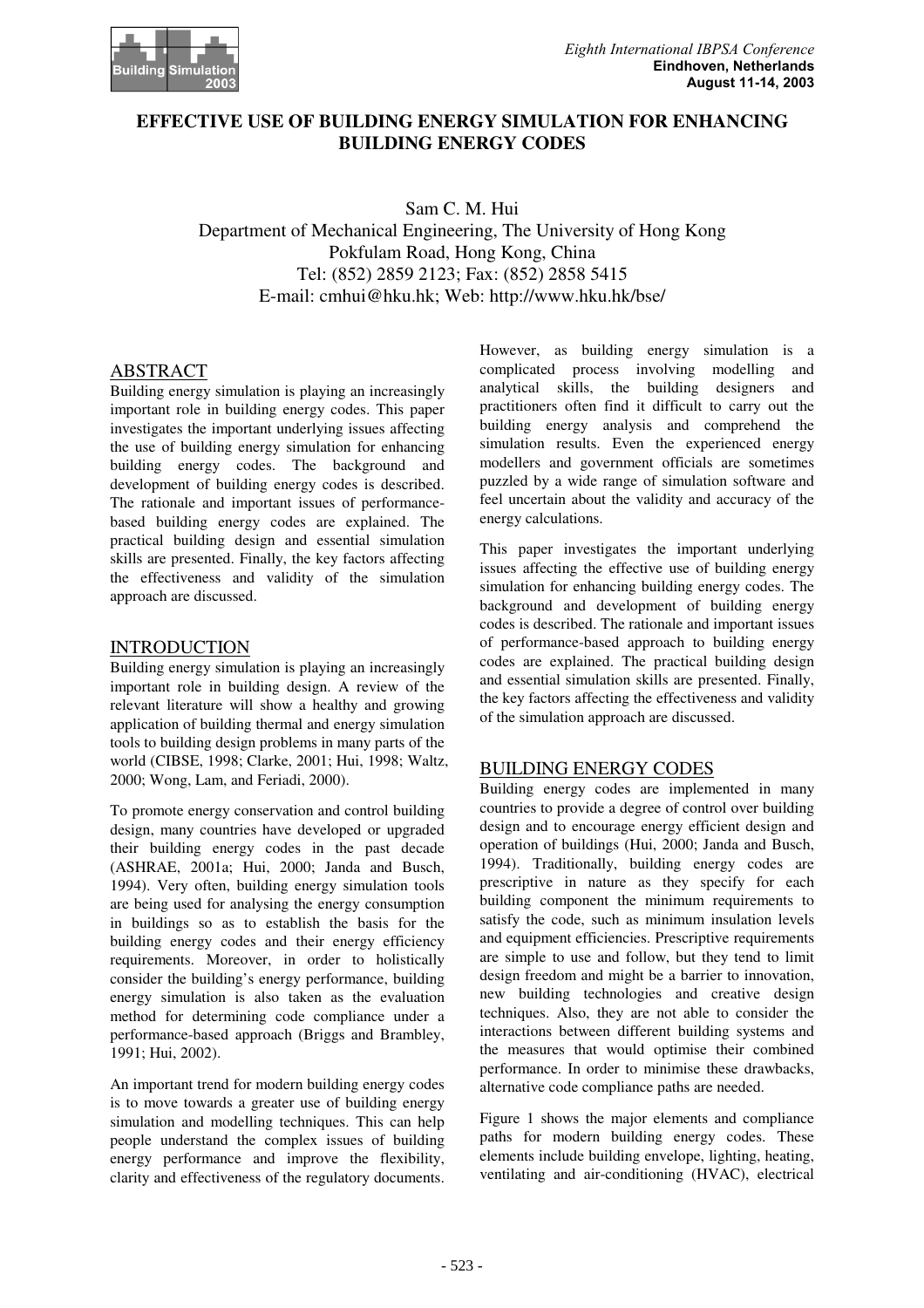power, lifts & escalators and service water heating. The basic/mandatory requirements on the top are fundamental issues that must be satisfied all the time. After that, there are three options for code compliance and the designer or building owner may decide which one to adopt.

- (a) Prescriptive requirements: they are the "deemto-satisfy" conditions.
- (b) System/component performance: It is a partial-performance path and can allow "tradeoffs" in some design parameters within the component or sub-system.
- (c) Energy budget/cost: It is a full-performance path and will usually require detailed energy calculations based on simulation methods.



Figure 1. Major elements and compliance options for building energy codes

When formulating the requirements in building energy codes, building energy simulation is often employed to generate data and information for determining the compliance criteria and/or equations. For example, the system/component performance methods that some countries have adopted are developed based on analysis of simulation results and multiple regression techniques (Crawley, 1995; Hui, 1997; Wilcox, 1991). It is believed that the outcome of the building energy simulation will affect the properties and effectiveness of the building energy codes. However, the effect is not straightforward and the relationship is often clouded by a number of factors such as modelling assumptions and experience with the simulation software.

#### PERFORMANCE-BASED APPROACH

To consider and evaluate the 'whole' building energy performance, some countries have designed and implemented a performance path using an energy budget/cost method. For example, in ASHRAE Standard 90.1, an energy cost budget method is being used to evaluate the building's energy performance. Compliance is established by calculating the energy consumption/cost for the proposed building and

ensuring that it does not exceed an energy budget or target (ASHRAE, 2000).

In Canada, a similar approach called building energy performance method is being used for both commercial and residential buildings (CCBFC, 1999a & b). The calculation is based on computer-based building energy simulation and must be carried out using software that conforms to specifications set out by the authority.

In California, a list of approved computer programs have been specified by the energy commission (see "http://www.energy.ca.gov/title24/" for details) and they are the only programs that should be used under the energy budget methods of compliance for the Title 24 energy standards (CEC, 2001a). Approval manuals and procedures have been established to determine which software is acceptable for use in the performance compliance path (CEC, 2001b & c).

In recent years, the performance approach is being considered by countries in Asia and other parts of the world (ABCB, 1999; Chou, 2001; Hui, 2002; Wong, Lam, and Feriadi, 2000). Some of them are developing the so-called 'performance-based building energy codes' or incorporating the performance path and requirements in their existing codes. The main assessment procedure is to compare annual energy use of the proposed building to a similar prototype or reference building. Compliance with the code is achieved if the annual energy consumption for the proposed building is less than or equal to the annual energy consumption for the reference building. Figure 2 shows the compliance procedure for the performance-based building energy code being developed in Hong Kong.



Figure 2. Compliance procedure for performancebased building energy code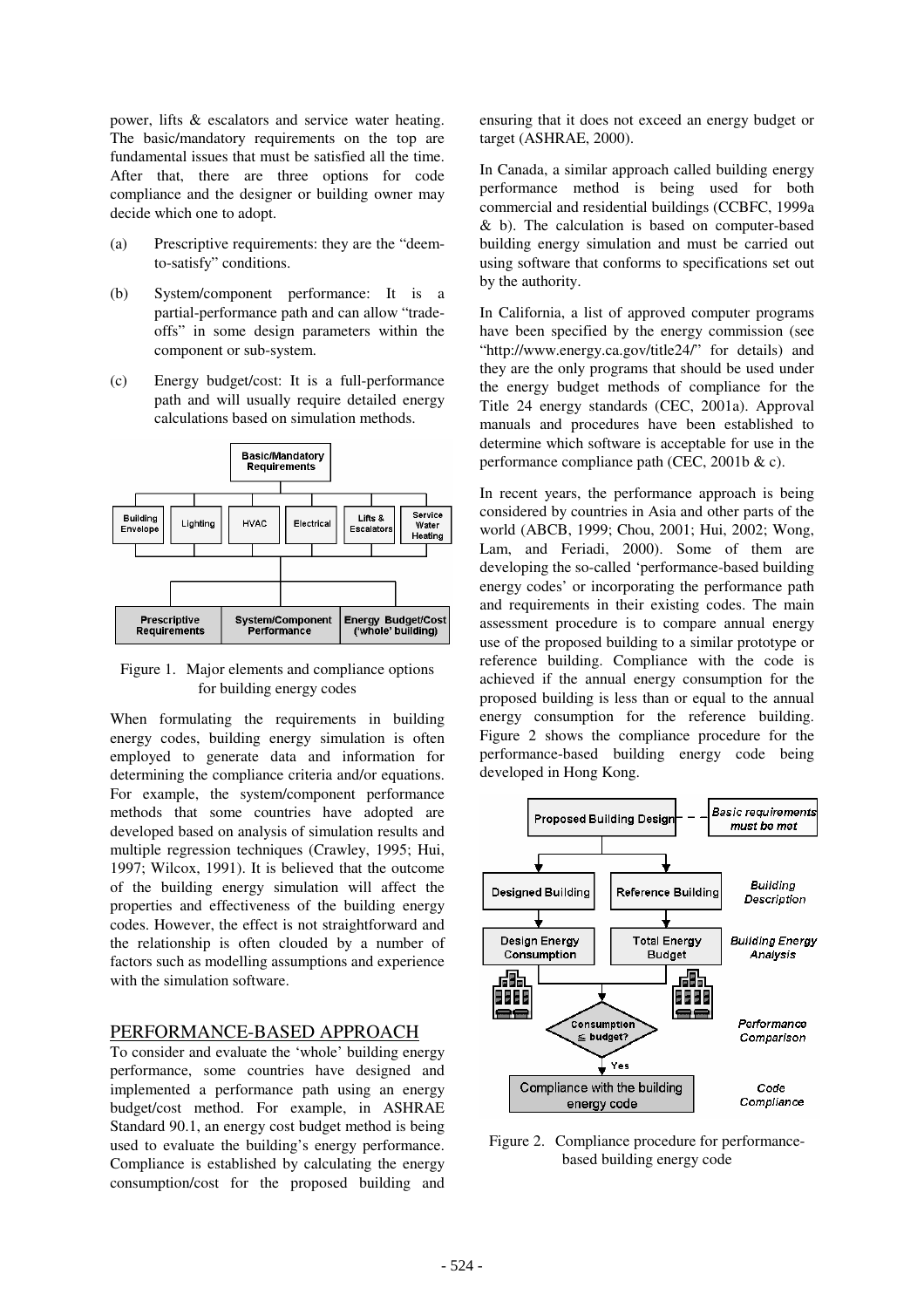## IMPORTANT ISSUES TO CONSIDER

The performance-based code sets a maximum allowable energy consumption level without specification of the methods, materials, processes to be employed to achieve it. The onus will be on the designer to present a design solution together with appropriate predictive evidence of its energy  $\frac{1}{2}$  behaviour. To ensure a fair and consistent comparison, it is necessary to specify the simulation and analysis process in a systematic way. The simulation tool, calculation procedure and modelling assumptions must be clearly defined to avoid cheating and manipulation of results.

However, as with any computer modelling, the process specification is not straightforward. It is often hindered by the large variety of building energy software, different ways of abstracting the problem into the model and the judgement required for choosing appropriate assumptions. To come up with a reasonable outcome, a critical examination of the building energy simulation is urgently needed.

#### (a) *Simulation software*

The building energy simulation software available in the market ranges from the simple and approximate to the detailed and sophisticated. Selecting a program for a particular job requires matching the tool to the task. Usually, building designers will select a specific software based on their own experience and familiarity, the type of features to model, the required level of detail, the contract requirements and any regulatory guidance.

At present, program users must rely on the documentation and verification provided by the software developers or large independent bodies, since they do not have enough resources to carry out extensive validations. Even if the program is regarded as verified at some acceptable level, questions may still arise concerning the validity of results obtained by users who are not familiar with the limitations of the program.

Should the Authority certify or otherwise approve the use of certain computer programs for doing the building energy calculation? This question will need to be considered from a practical perspective.

If there are not any approved programs, the proliferation of unapproved program will necessitate the review of all program algorithms each time a plan review is performed. Pre-certification of programs and user instructions will reduce plan check work. However, the effort and resources required to assess and certify the various simulation programs are not insignificant, as shown in California Title 24.

When the Authority considers a specific program acceptable for the code compliance, it is often more effective and convenient if the accuracy and performance of the programs can be compared to a "reference program" (such as DOE-2) which is widely accepted and extensively tested.

#### (b) *Reference building*

Definition of the reference building is often a controversial matter in the performance-based code. Basically, the reference building is a variant of the proposed design building but with all the prescriptive requirements satisfied. Usually, the reference building and the proposed building have the same energy sources, geometry, floor area, exterior design conditions, occupancy, thermal data, etc. The only difference is that the reference building is designed with its envelope, building elements and energyconsuming systems conforming to the prescriptive requirements for these building components or elements.

The reference building is intended to assure neutrality with respect to choices of architectural design, HVAC system, etc. To make the analysis reasonable, there is a need to ensure "fair" comparison between the design building and reference building. The procedure commonly adopted is to set up first the simulation input of the design building and then modify it to form the reference building that will meet exactly the requirements as laid down in the prescriptive requirements.

For those input parameters which have not been specified in the prescriptive requirements, it might be necessary to define the modelling assumptions according to sound professional judgements.

### (c) *Modelling assumptions*

These modelling assumptions might include operating schedules, internal loads, etc. and are provided to ensure that common conditions were being used across the analyses of different buildings. When deciding on the modeling assumptions, it is very difficult if not impossible to cover every possible range of functions and every combination of design parameters. As different building energy software might have different input requirements and formats, it is also necessary to consider the compatibility of the assumptions.

Even though every effort has been taken to spell out the requirements and assumptions, it is expected that some situations will require special considerations. For the sake of regulatory control, it is reasonable to suggest that no trade-offs shall be given to those issues which cannot be clearly defined or spelt out. That means, the issue shall be set out and modelled in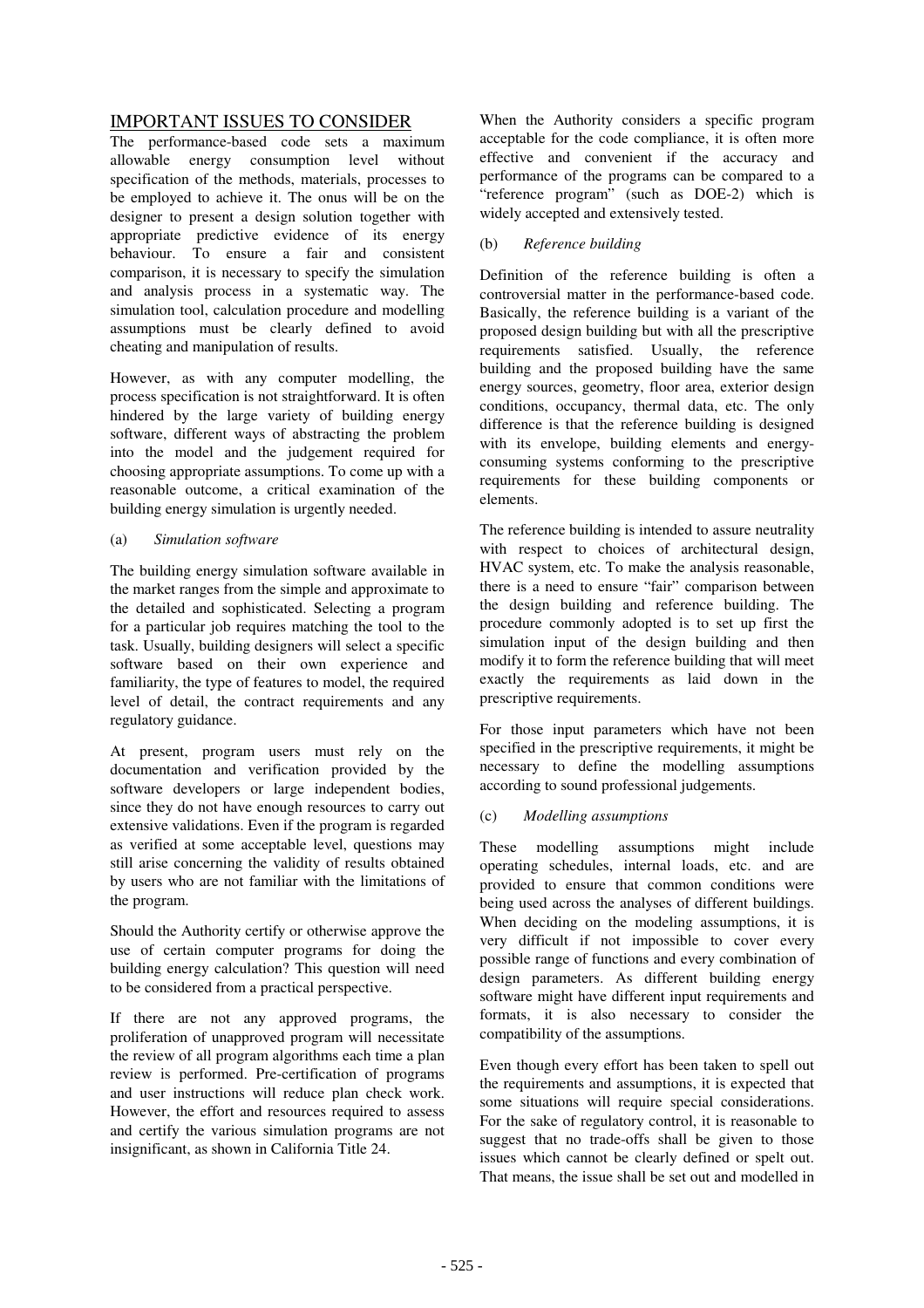exactly the same way for the design building and reference building, when doing the energy calculations.

The building energy simulation relies on the users to make reasonable assumptions for the factors affecting energy use. Since this is a comparative analysis and the design and reference buildings use similar assumptions, the building energy consumption is expected to be reasonable predictions under this background.

## PRACTICAL BUILDING DESIGN

The increase in computing speed and memory is allowing more sophisticated and complex tools to be used in building design. For example, full hourly energy analysis (8,760 hours in a year) and detailed dynamic thermal models can now easily be used in building energy simulation programs running on personal or laptop computers. Nevertheless, detailed building energy simulation programs, although powerful and sophisticated, are seldom used by practising building designers like architects and building services engineers. Many building designers are reluctant to use the simulation software because of the lack of confidence in the simulation results and the time and effort needed to learn how to use them.

The accelerating MHz (Mega Hetz) of the modern computers would not change people's altitude towards the use of simulation tools in design practice, partly due to the weak knowledge base of practitioners in this aspect and also due to the polarisation of focus between design and simulation (Hui, 1998). As building design is a creative process based on iteration, the architectural and engineering designs will move back and forth to synthesize the design solution within given constraints. This will make simulation data and process difficult to define and conduct. For instance, during early design stages, architectural ideas and concepts are ill-structured and not well-defined. The data and information required for building simulation are either not available or only approximated. This will create an obstacle to the use of detailed simulation tools that require full building description.

In actual situation, the building design is a teamwork and the team of people with the right skills and experience must be assembled at the start to meet the project design priorities. At present, many smaller firms would not find it practical to have on staff an energy specialist who can maintain current knowledge of building energy simulation. If a building energy analysis is needed, such as to meet the performance-based requirement or upon the client's request, then another energy consultant will be employed to carry out the task. To achieve timely

design feedback and effective decision making, good communication and collaboration between different design professionals and consultants is necessary.

## SIMULATION SKILLS

Figure 3 indicates the key concerns of building energy simulation. Human judgement and experience is a critical factor in building energy simulation and analysis because the program user is the one who determines how the information are put together to define the problem and analyse the building. Given the same problem, the end results are a function of both the program and the user. As the software knows no context, a critical mind is needed to design the analysis, interpret the results and determine the consequences. The design and modelling skills of the program user play an important role in the quality and adequacy of the results produced from the simulation models.



Figure 3. Key concerns of building energy simulation

To conduct the analysis properly and effectively, the aims of the study and the intended use and possible limitations of the simulation tool must be fully understood. The level of technical knowledge needed to correctly use the simulation tools are often high so that mis-applications and mis-interpretations are not uncommon in building energy studies. In the past (and still with some simulation tools at present), the user interface is the weakest part of a building energy simulation program. With increasing popularity of graphical user interface (GUI) and windows-based approach, the problem with user friendliness has been partly resolved.

However, although some percentages of the possible mistakes have been eliminated, there are still many opportunities for an unwary user to make significant errors when performing the simulation, for example in problem definition and key assumptions. Therefore, proper guidance and quality control are essential for ensuring meaningful results and reasonable judgement. Some guidelines and manuals have been published in recent years to provide assistance to building energy 'simulators'. Examples are CIBSE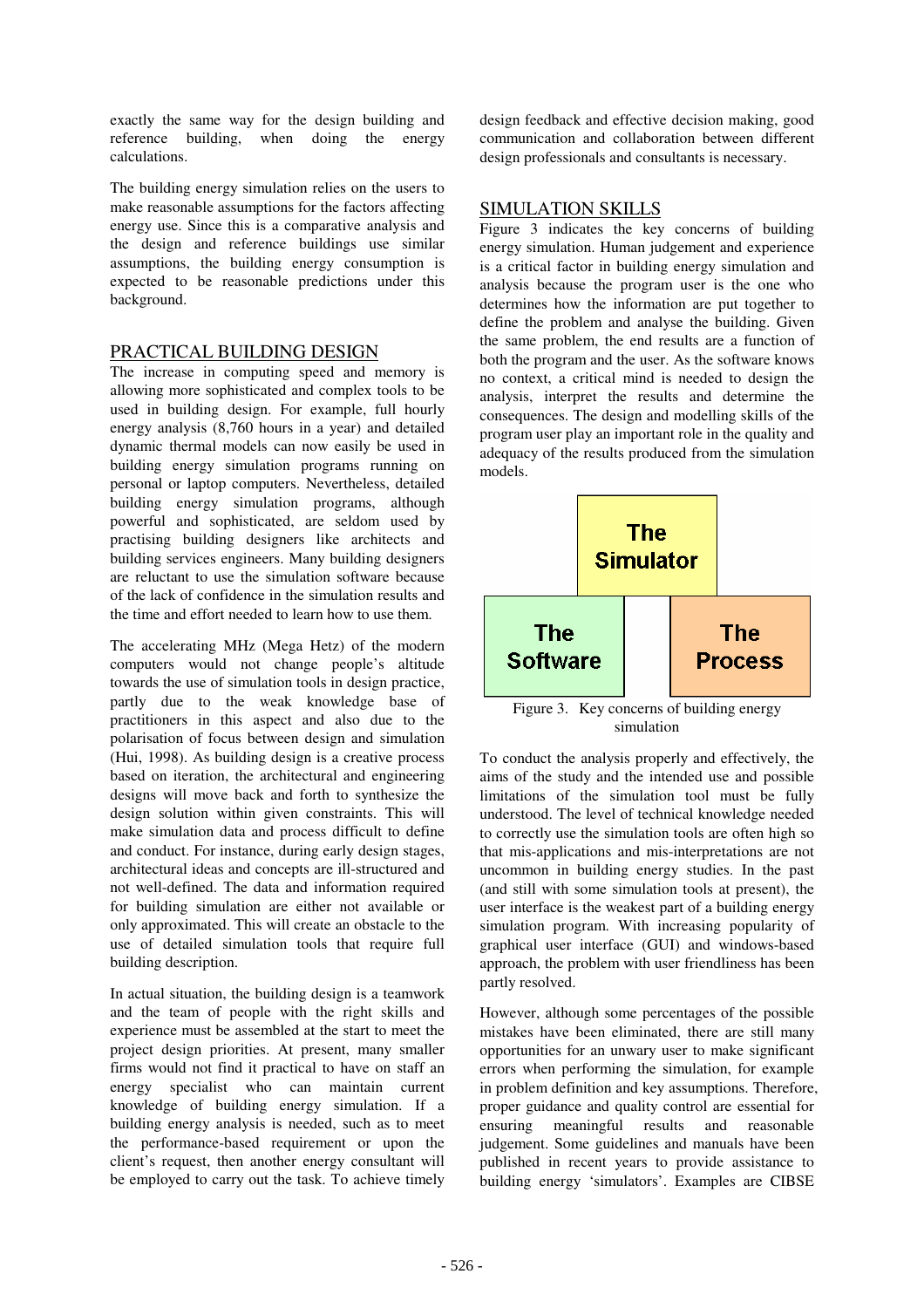(1998), Kaplan and Caner (1992) and SEDA (2001a, b & c). Specific guidance on energy budget/cost calculation can also be found in the user guides of relevant energy standards such as ASHRAE (2000) and CEC (2001a).

## KEY FACTORS

There are three main factors affecting the effective use of building energy simulation tools in building design, namely: complexity, accuracy and validity.

#### (a) *Complexity*

Building energy simulation requires a large amount of detail for input and will produce a lot of data in its output. It often takes so much time and effort to become familiar and competent with just one simulation program. Given the variety of available software and procedures, new simulation users still confront a steep learning curve and this will discourage the use of the simulation in the building designer's office. If the simulation tools demand a lot from their users, then the naive user was as likely to be misled as helped. The inherent complexity of the simulation model often distances the user from a clear appreciation of the underlying issues and physical processes. When the users become overwhelmed by specific aspects, they tend to lose sight of the overall objective and interrelationships within the procedure.

There is no easy way out when dealing with a complex simulation model. But some enhancements in the import/transfer of building geometric data from architectural drafting program and the intuitive/cognitive design of program interfaces will be helpful. Also, when the situation allows, for example, during early design stages, a less complicated simulation program can be used as the first evaluation tool to establish the information and data needed for early design decisions (ideally, the data could be extended later for use in detailed simulation programs). To make this feasible under the building energy codes, building energy software with different levels of sophistication shall be allowed and the developing nature of simulation process shall be considered in the framework of the codes.

#### (b) *Accuracy*

A controversial issue with building energy simulation is the program's ability to deliver accurate results. Because of the complex and lengthy computational procedures, step-by-step verification of simulation results is generally impractical. Thus, in most cases the program accuracy has to be taken on trust (Wright, Bloomfield and Wiltshire, 1992). In many other fields, such as economic forecasting, models are openly accepted as approximations of reality which

cannot be subjected to rigorous scientific validation. If they consistently produce results which are meaningful and useful, and whose interpretation is vindicated by the resultant designs, then whether or not they have been subject to technical validation is irrelevant (Wiltshire and Wright, 1988).

When comparing different simulation programs, the results may range from very good agreement to no agreement at all. The degree of agreement depends on the interpretations made by the user and the ability of the programs to handle the building in question. In addition, the discrepancies between the actual and predicted energy consumption, and between the predictions from different programs, are often found very large in validation studies. It should be noted that the accuracy level changes as a function of the quality of design information supplied and it is also influenced by the selection of the model and input data. If the accuracy of input data is inferior to the quality of the simulation model, then improving the model alone will not reduce the uncertainties in the respective output.

Fortunately, in the performance-based building energy codes mentioned before (see Figure 2), only a comparative study is needed for determining code compliance (designed building versus reference building). To a certain extent, absolute accuracy of each calculation is not very critical. As long as the background and assumptions of the two buildings are consistent and the same simulation tool and process are being used, the outcome would be reasonable and acceptable. What is more important will be the assessment of particular trade-off options being proposed in the designed building. For example, is it reasonable to enhance the lighting system in order to compensate for a less energy-efficient building envelope? Accurate evaluation of such a proposal is important to ensure that the result will enhance overall performance.

### (c) *A matter of validation*

In building energy simulation, the meaning of program validation and verification must be considered in context. Bloomfield (1989) pointed out that it is not feasible to verify the correctness of every path through detailed simulation programs, to investigate every assumption and approximation, or to take account of every situation in which a program may be used in practice. In fact, all building simulation models are simplifications of reality and there is no such thing as a completely validated building energy simulation program (ASHRAE, 2001b).

Nonetheless, although the validation process is time consuming and not definite, it is important to have validation procedures that address quality control of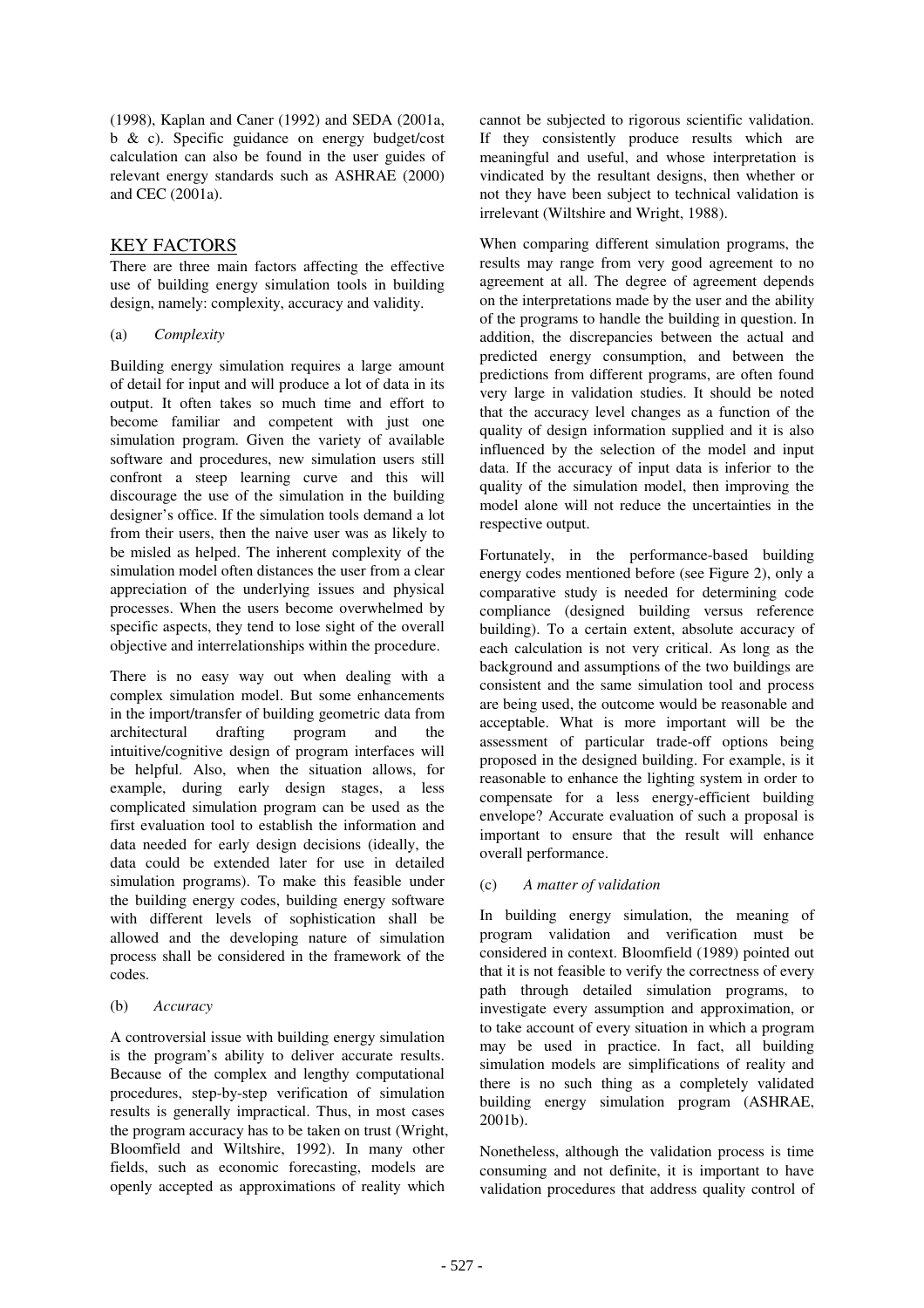the building energy and environmental software (Bloomfield, 1999). In recent years, standard validation methods for energy software are just appearing (Ben-Nakhi and Aasemb, 2003). Some professional bodies have developed standard test methods for identifying and diagnosing differences in predictions for whole building energy simulation software that may possibly be caused by software errors. The most representative ones are:

- the International Energy Agency (IEA) building energy simulation test (BESTEST) diagnostic method (Judkoff and Neymark, 1995)
- ASHRAE standard method of test for building energy analysis computer programs (ASHRAE, 2001b)

Both of them are based on a similar concept. The philosophy is to generate a range of results from several programs that are generally accepted as representing the state-of-the-art in whole building energy simulation programs. The validation process can ensure the fidelity of the modelling techniques, establish the input data and justify the assumptions that are inherent in any modelling process. More importantly, it can give users confidence that the program can accurately predict the building's energy consumption and thermal behaviour. Of course, it can also make code enforcement officials feel more comfortable with enforcing the simulation requirements or accepting an energy software.

### CONCLUSIONS

The move towards building energy simulation is driven by the ongoing development and revision of building energy codes as well as the environmental credentials to which some building owners aspire. Building performance is now a popular word for the vast majority of new projects. Being able to model a new building at various design stages can help clients achieve optimisation and meet the requirements laid down by local energy legislation. Further increase in the demand for building performance simulation is envisaged as new policies and regulations are coming up, such as the European Union (EU) directive on building energy performance. With increasing concern in this field, people are demanding more simulation and modelling to be done on buildings prior to construction, so as to understand better the design and performance relationships.

Building energy codes shall be flexible and adaptable to society needs and dynamic conditions such as technological advances and new energy efficient technologies. With the emergence of performancebased codes, building designers are encouraged to use simulation tools and take a more integrated

approach to designing buildings and assessing their performance. Although the performance path in most existing building energy codes is still complicated and not easy to define, there is a trend that the obstacles preventing wider use of simulation in design practice could be overcome and the gap between design and simulation could be bridged.

The simulation methodology as laid down in the building energy codes is not only useful for the design control of new buildings, but could also be applied to evaluation of energy conservation opportunities in existing buildings. It is hoped that effective use of building energy simulation in building energy codes would pave the way towards collaborative and integrated environment "For Better Building Design", which is the main theme of this conference.

## ACKNOWLEDGEMENTS

This is to thank the Energy Efficiency Office of the Electrical and Mechanical Services Department in Hong Kong for allowing the use of some findings from a consultancy study.

### **REFERENCES**

ABCB (Australian Building Codes Board), 1999. *International Survey of Building Energy Codes*, Australian Greenhouse Office, Canberra, Australia. (available at http://www.greenhouse.gov.au/)

ASHRAE, 2001a. *ANSI/ASHRAE/IESNA Standard 90.1-2001, Energy Standard for Buildings Except Low-rise Residential Buildings*, American Society of Heating, Refrigerating and Air-Conditioning Engineers, Atlanta, Georgia.

ASHRAE, 2001b. *ANSI/ASHRAE Standard 140- 2001, Standard Method of Test for the Evaluation of Building Energy Analysis Computer Programs*, American Society of Heating, Refrigerating and Air-Conditioning Engineers, Atlanta, Georgia.

ASHRAE, 2000. *Standard 90.1-1999 - Energy Standard for Buildings Except Low-Rise Residential Buildings, User's Manual*, American Society of Heating, Refrigerating and Air-Conditioning Engineers, Atlanta, Georgia.

Ben-Nakhi, A. E. and Aasemb, E. O., 2003. Development and integration of a user friendly validation module within whole building dynamic simulation, *Energy Conversion and Management*, 44  $(1): 53-64.$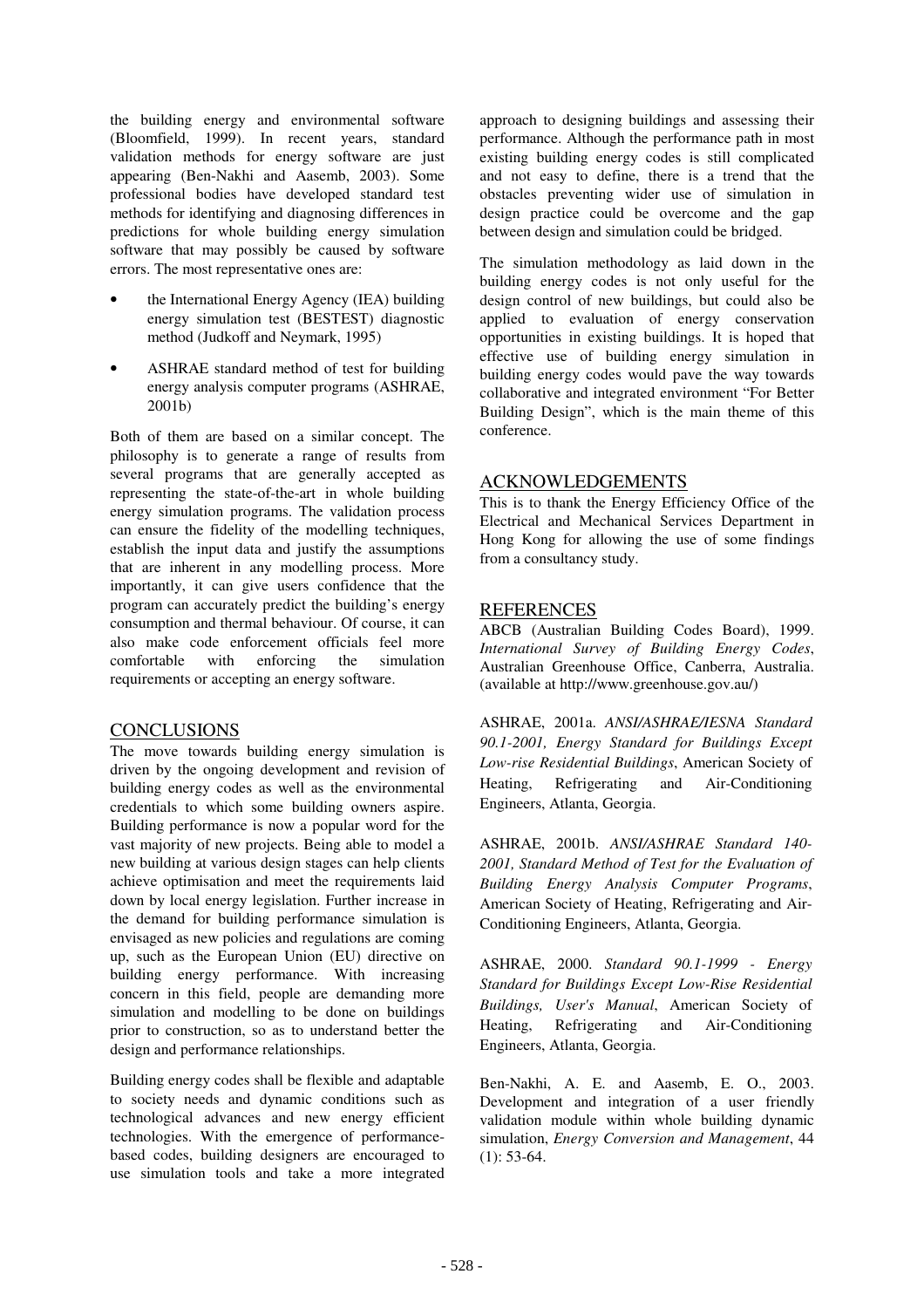Bloomfield, D. P., 1999. An overview of validation methods for energy and environmental software, *ASHRAE Transactions*, 105 (Part 2): 685-693.

Bloomfield, D. P., 1989. Evaluation procedures for building thermal simulation programs, In *Proc. of the Building Simulation '89 Conference*, June 23-24, 1989, Vancouver, BC, Canada, pp. 217-222, International Building Performance Simulation Association.

Briggs, R. S. and Brambley, M. R., 1991. Wholebuilding energy targets: a methodology for future performance-based standards, In *Proc. of the Building Simulation '91 Conference*, August 20-22, 1991, Sophia-Antipolis, Nice, France, pp. 631-637, International Building Performance Simulation Association.

CCBFC (Canadian Commission on Building and Fire Codes), 1999a. *Performance Compliance for Buildings: Specifications for Calculation Procedures for Demonstrating Compliance to the Model National Energy Code for Buildings Using Whole Building Performance*, National Research Council of Canada, Ottawa.

CCBFC (Canadian Commission on Building and Fire Codes), 1999b. *Performance Compliance for Houses: Specifications for Calculation Procedures for Demonstrating Compliance to the Model National Energy Code for Houses 1997 Using Whole House Performance*, National Research Council of Canada, Ottawa.

CEC, 2001a. *2001 Energy Efficiency Standards for Residential and Nonresidential Buildings*, P400-01- 024, California Energy Commission, California, August 2001 (Title 24, Part 6).

CEC, 2001b. *Alternative Calculation Method (ACM) Approval Manual for the 2001 Energy Efficiency Standards for Nonresidential Buildings*, P 400-01- 011, California Energy Commission, California, April 2001.

CEC, 2001c. *Alternative Calculation Method (ACM) Approval Manual for the 2001 Energy Efficiency Standards for Residential Buildings*, P 400-01-012, California Energy Commission, California, April 2001.

Chou, S. K., 2001. Building Energy Standard (BEST) - an engineering tool for compliance of energy performance standards, papers presented at

*the Seminar on Energy Efficiency in Building Design*, organised by the Building and Construction Authority of Singapore, 18 April 2001, Singapore. (available at a

http://www.bdg.nus.edu.sg/BuildingEnergy/)

CIBSE, 1998. *Building Energy and Environmental Modelling*, CIBSE Applications Manual AM11: 1998, Chartered Institution of Building Services Engineers, London.

Clarke, J. A., 2001. *Energy Simulation in Building Design*, 2nd ed., Butterworth-Heinemann, Oxford, U.K.

Crawley, D., 1995. Development of a database of building envelope simulations for evaluating building envelope retrofits, In *Proc. of the Building Simulation '95 Conference*, August 14-16, 1995, Madison, Wisconsin, pp. 467-474.

Hui, S. C. M., 2002. Using performance-based approach in building energy standards and codes, In *Proc. of the Chonqing-Hong Kong Joint Symposium 2002*, 8-10 July 2002, Chongqing, China, pp. A52- 61. (available at http://arch.hku.hk/research/BEER/besc.htm)

Hui, S. C. M., 2000. Building energy efficiency standards in Hong Kong and mainland China, In *Proc. of the 2000 ACEEE Summer Study on Energy Efficiency in Buildings*, 20-25 August 2000, Pacific Grove, California.

Hui, S. C. M., 1998. Simulation based design tools for energy efficient buildings in Hong Kong, *Hong Kong Papers in Design and Development*, Vol. 1, 1998, pp. 40-46, Department of Architecture, University of Hong Kong, Hong Kong. (http://web.hku.hk/~cmhui/hkpdd/hkpdd-v1.htm)

Hui, S. C. M., 1997. A randomised approach to multiple regression analysis of building energy simulation, In *Proc. of the IBPSA Building Simulation '97 Conference*, 8-10 September 1997, Prague, Czech Republic, Volume II, pp. 133-140.

Janda, K. B. and Busch, J. F., 1994. Worldwide status of energy standards for buildings, *Energy*, 19 (1): 27-44.

Judkoff, R. and Neymark., J., 1995. *International Energy Agency Building Energy Simulation Test*